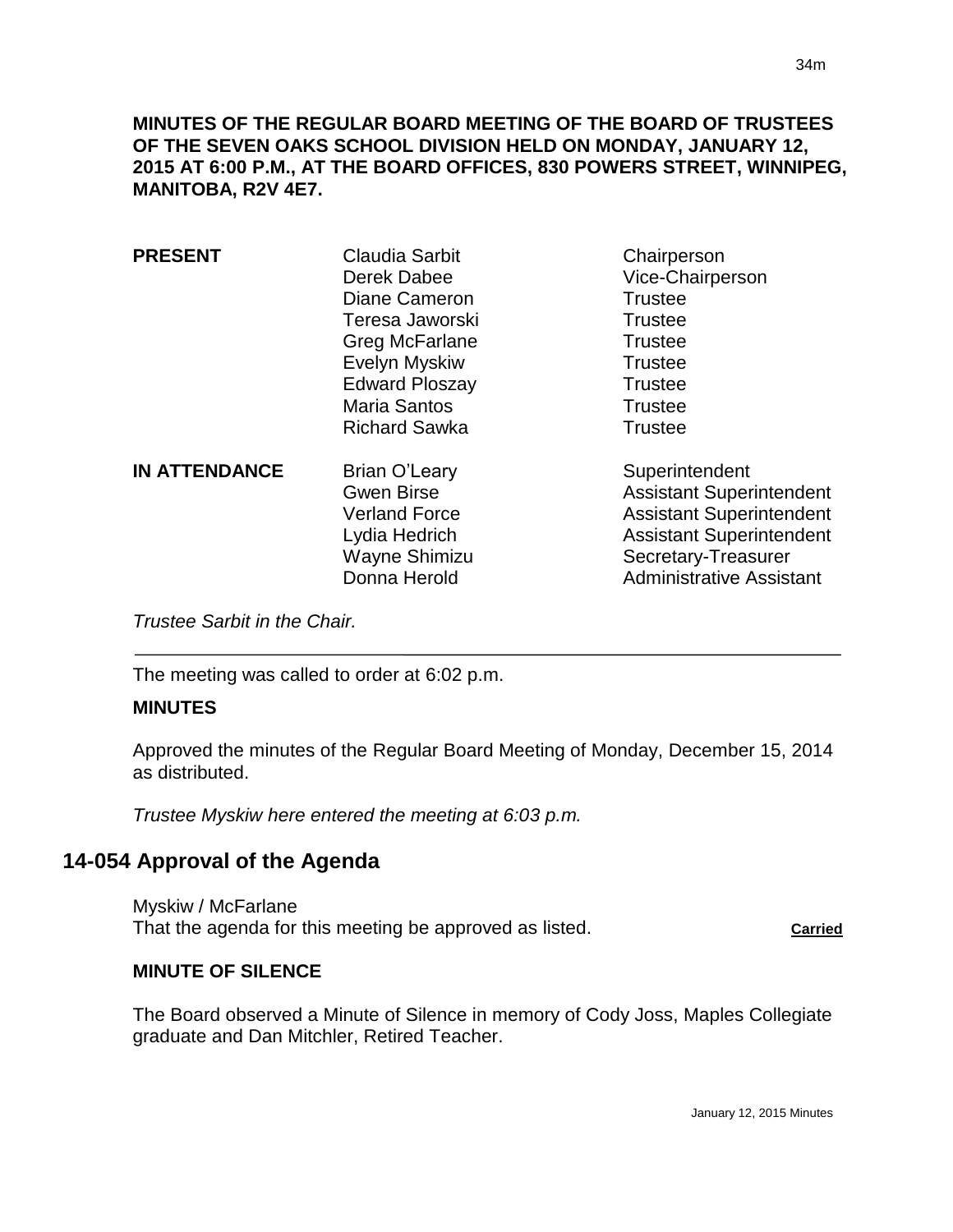# **14-055 Moved to Committee of the Whole at 6:05 p.m.**

Jaworski / Ploszay That the Board move into Committee of the Whole. **Carried**

*Trustee Dabee in the Chair.*

# **SUPERINTENDENTS' PERSONNEL REPORT**

# **14-056 Superintendents' Personnel Report**

Jaworski / Sawka That the Superintendents' Personnel Report be ratified. **Carried Carried** 

# TEACHER APPOINTMENTS

Lianne Dilk was appointed to a full-time (1.00) Limited Teacher-General (Term) contract effective January 5, 2015 (indefinite).

Nadine Grenier was appointed to a full-time (1.00) Limited Teacher-General (Term) contract effective September 8, 2015 to June 30, 2016.

Lola Whonnock was appointed to a part-time (.125) Limited Teacher-General (Term) contract effective February 2, 2015 to June 30, 2015.

# SUBSTITUTE TEACHER APPOINTMENTS

The following teachers were appointed to Substitute Teacher contracts effective the 2014-2015 school year:

Brett Delisle-Boughen Amritdeep Purba Ashley F. Taylor

# TEACHER MATERNITY AND PARENTAL LEAVE

Jeffrey Zylstra was granted parental leave effective January 15, 2015 to January 23, 2015.

# SECRETARY-CLERICAL APPOINTMENTS

Harinder Grewal was appointed to the position of secretary-clerk, full-time (7 hours per day) effective January 12, 2015.

Patricia Vizza-Postello was appointed to the position of secretary-clerk, full-time (7 hours per day) effective January 19, 2015.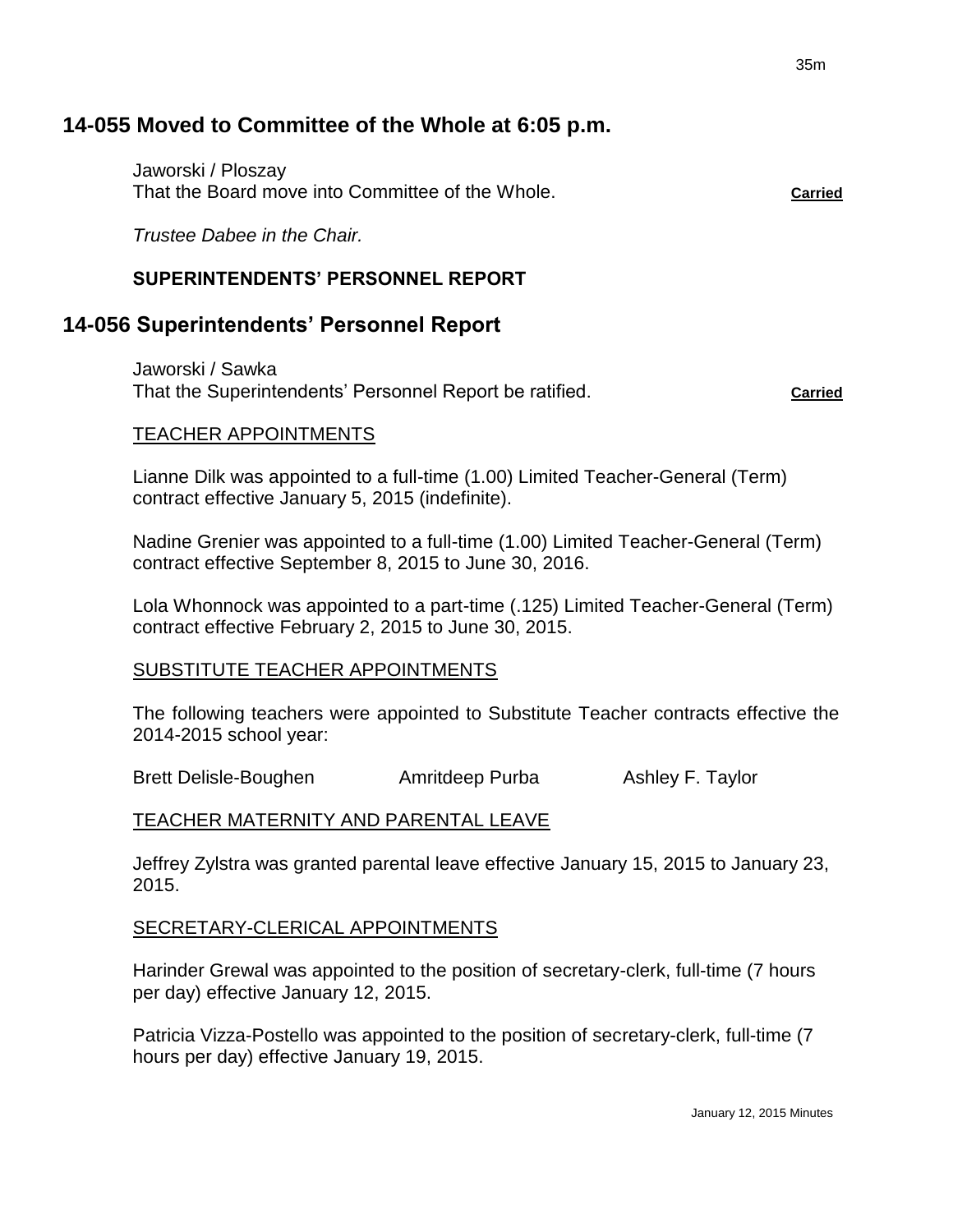# **SUPERINTENDENTS' PERSONNEL REPORT**

# CUSTODIAN APPOINTMENT

Minh Ngo was appointed to the position of custodian, full-time, (8 hours per day) effective January 5, 2015.

# **SUPERINTENDENTS' REPORT**

The following matters were received as information:

- **Personnel Matters.**
- Summary of Realty and Personal Property Assessments for 2015 School Mill Rate.
- **Meeting with the Honourable Peter Bjornson Update.**
- Manitoba School Boards Association Proposed Fee Structure.
- **Amber Trails Construction Fence.**

# **14-057 2015-2016 School Bus Purchase Agreement**

## Cameron / McFarlane

That the Board sign the Non-Participation Agreement provided by Manitoba Education, opting out of the Central Tender Process for the 2015-2016 school bus purchase.

**Carried**

*Trustee Sarbit in the Chair.*

# **SPECIAL ORDER**

#### **7:30 p.m. Maples Day Care – Amber Trails** Sharon Redsky, Maples Day Care

# **14-058 2015 National GSA Summit**

Jaworski / Ploszay That the Board approve a contribution in the amount of \$7,500 to the 2015 National GSA Summit as part of its partnership to host the event.

# **14-059 Policy GBRAA – Smoke-Free Environment**

Santos / Dabee That Policy GBRAA - Smoke-Free Environment be referred to the Policy Committee for revision to include E-cigarettes. **Carried**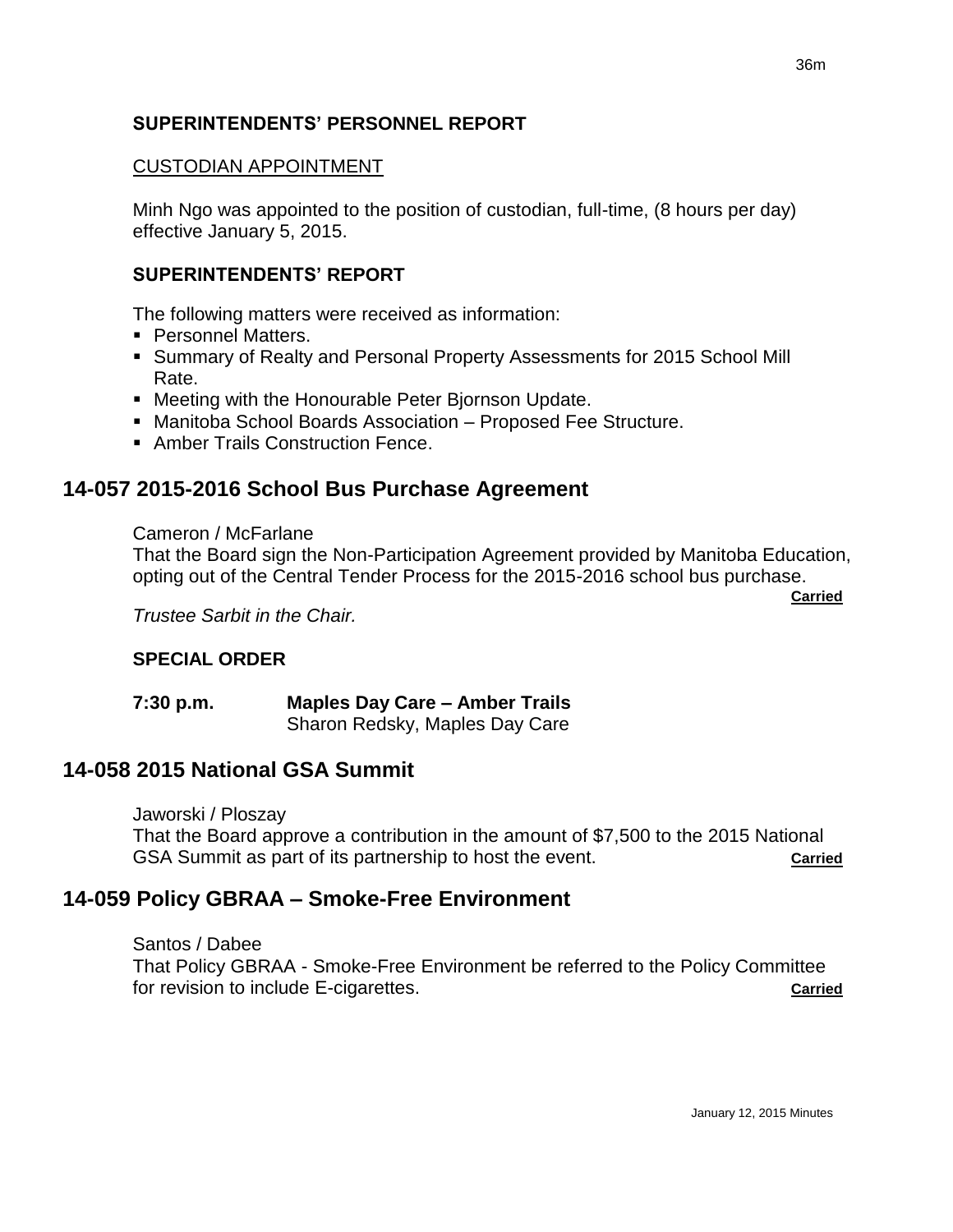## **SUPERINTENDENTS' REPORT**

The following matter was received as information:

**Amber Trails Official Opening on January 5, 2015.** 

# **14-60 Amber Trails Community School**

## Cameron / Santos

That the Board express its sincere appreciation to A.E. Wright Community School, Constable Edward Finney Community School, James Nisbet Community School and École Leila North Community School for hosting Amber Trails Community School staff and students this fall. **Carried**

■ École Rivière-Rouge Tender Update.

# **14-061 Consent Agenda**

Ploszay / Santos That the Consent Agenda be approved. **Carried**

#### Prairie Architects Inc. Invoice No. 4448

That Invoice No. 4448 for the new Amber Trails School project in the amount of \$15,316.64 be paid to Prairie Architects Inc.

#### Prairie Architects Inc. Invoice No. 4476

That Invoice No. 4476 for the R.F. Morrison Addition project in the amount of \$5,480.62 be paid to Prairie Architects Inc.

#### Prairie Architects Inc. Invoice No. 4460R1

That Invoice No. 4460R1 for the Maples Collegiate Science Labs Renovation project in the amount of \$5,638.50 be paid to Prairie Architects Inc.

#### Prairie Architects Inc. Invoice No. 4462

That Invoice No. 4462 for the Maples Collegiate Elevator Upgrade project in the amount of \$4510.80 be paid to Prairie Architects Inc.

#### Bockstael Construction Ltd. Certificate of Payment No. 16

That Certificate of Payment No. 16 for the Maples Collegiate Commons Addition project in the amount of \$446,639.40 be paid to Bockstael Construction Ltd.

#### Statutory Holdback Certificate of Payment No. 16

That the 7.5% Statutory Holdback on Certificate of Payment No. 16 for the Maples Collegiate Commons Addition project in the amount of \$34,489.53 be paid to the Seven Oaks School Division/Bockstael 449 account.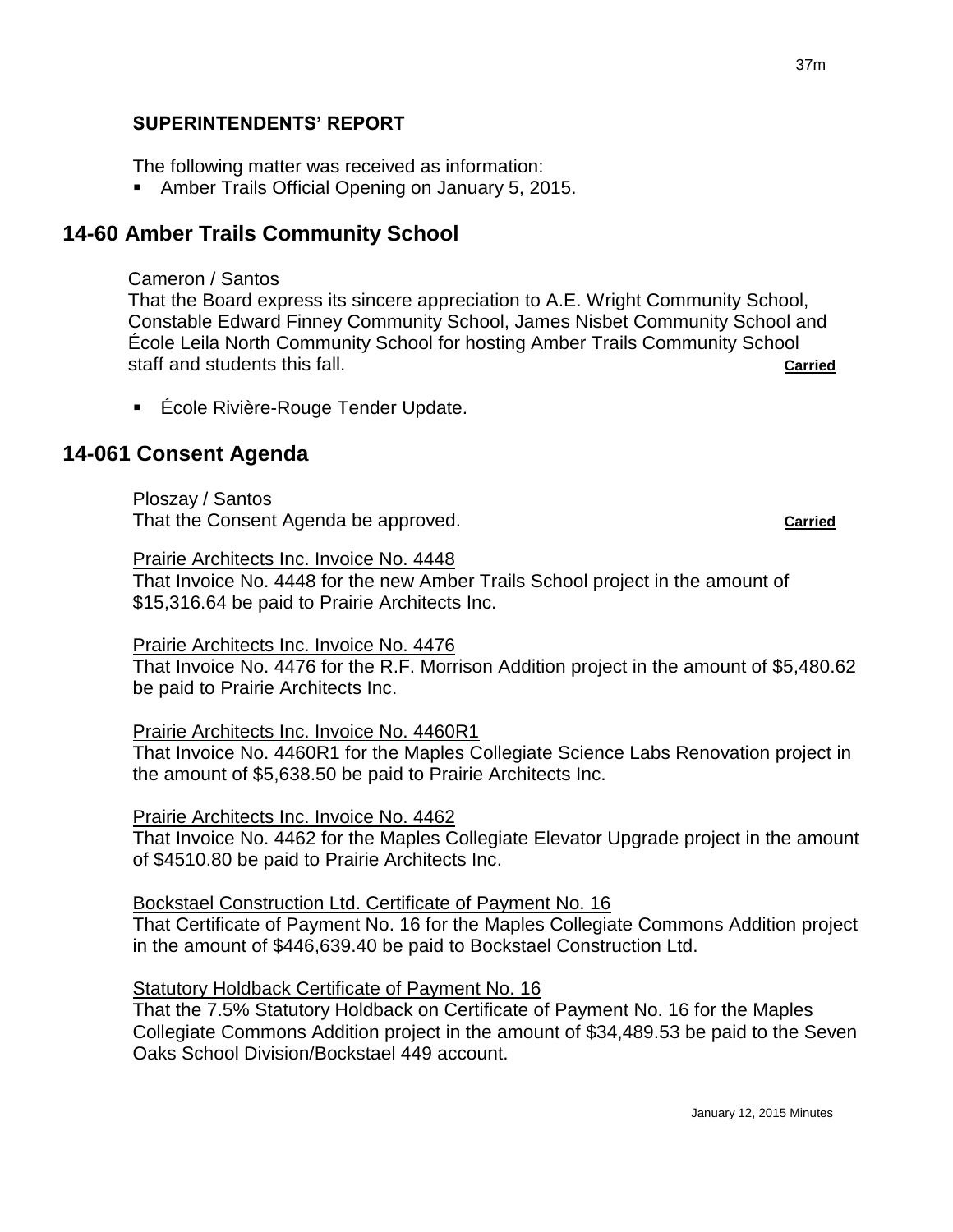# **CONSENT AGENDA**

### Bockstael Construction Ltd. Certificate of Payment No. 17

That Certificate of Payment No. 17 for the Maples Collegiate Commons Addition project in the amount of \$382,061.91 be paid to Bockstael Construction Ltd.

## Statutory Holdback Certificate of Payment No. 17

That the 7.5% Statutory Holdback on Certificate of Payment No. 17 for the Maples Collegiate Commons Addition project in the amount of \$29,502.85 be paid to the Seven Oaks School Division/Bockstael 449 account.

## Bockstael Construction Ltd. Certificate of Payment No.18

That Certificate of Payment No. 18 for the Maples Collegiate Commons Addition project in the amount of \$55,956.39 be paid to Bockstael Construction Ltd.

## Statutory Holdback Certificate of Payment No. 18

That the 7.5% Statutory Holdback on Certificate of Payment No. 18 for the Maples Collegiate Commons Addition project in the amount of \$4,320.96 be paid to the Seven Oaks School Division/Bockstael 449 account.

# Gateway Construction & Engineering Certificate of Payment No.14

That Certificate of Payment No. 14 for the Victory Site Day Care project in the amount of \$127.12 be paid to Gateway Construction & Engineering.

# Landmark Planning & Design Inc. Invoice No. 3319

That Invoice No. 3319 for the MET School Relocation project in the amount of \$194.25 be paid to Landmark Planning & Design Inc.

# Number Ten Architectural Group Invoice No. 13935

That Invoice No. 13935 for the Garden City Collegiate Skill Build Addition project in the amount of \$11,076.27 be paid to Number Ten Architectural Group.

# Number Ten Architectural Group Invoice No. 13933

That Invoice No. 13933 for the Maples Collegiate Commons Addition project in the amount of \$1,238.64 be paid to Number Ten Architectural Group.

# Prairie Architects Inc. Invoice No. 4486

That Invoice No. 4486 for the Maples Collegiate Elevator Upgrade project in the amount of \$4,510.80 be paid to Prairie Architects Inc.

# Prairie Architects Inc. Invoice No. 4485

That Invoice No. 4485 for the Maples Collegiate Science Lab Renovation Project in the amount of \$18,325.13 be paid to Prairie Architects Inc.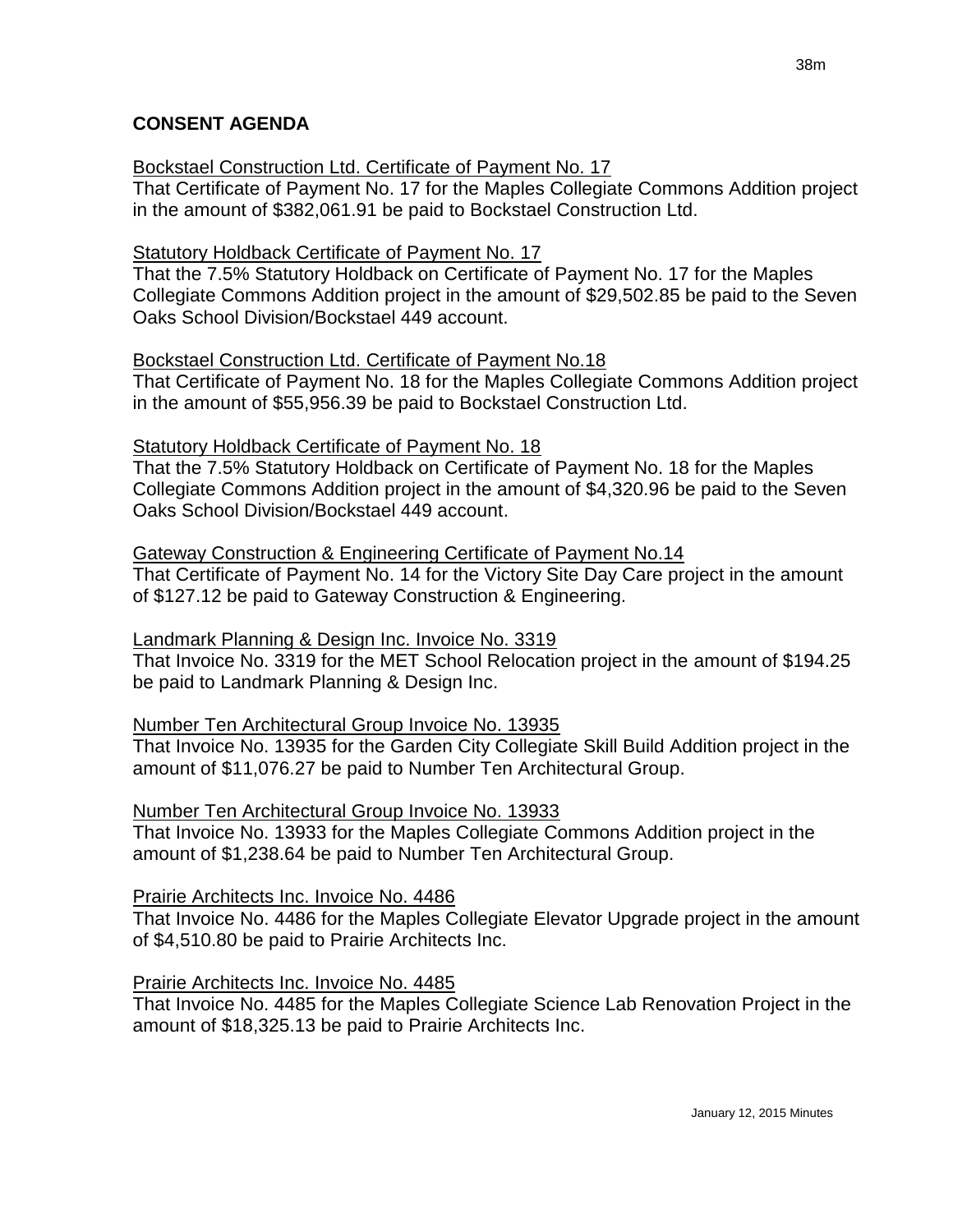## **CONSENT AGENDA**

#### AHS Testing & Balancing Invoice No. 1049

That Invoice 1049 for the Amber Trails School project in the amount of \$9,720.83 be paid to AHS Testing & Balancing.

#### Bockstael Construction Ltd. Certificate of Payment No. 19

That Certificate of Payment No. 19 for the Amber Trails School project in the amount of \$735,026.93 be paid to Bockstael Construction Ltd.

#### Statutory Holdback Certificate of Payment No. 19

That the 7.5% Statutory Holdback for Certificate of Payment No. 19 for the Amber Trails School project in the amount of \$56,758.84 be paid to the Seven Oaks School Division/Bockstael Construction account.

#### Integrated Designs Inc. Invoice No. 3287

That Invoice No. 3287 for the Amber Trails School project in the amount of \$4,200.00 be paid to Integrated Designs Inc.

#### Integrated Designs Inc. Invoice No. 3300

That Invoice No. 3300 for the new École Rivière-Rouge project in the amount of \$1,837.50 be paid to Integrated Designs Inc.

#### Integrated Designs Inc. Invoice No. 3338

That Invoice No. 3338 for the new École Rivière-Rouge in the amount of \$2,100.00 be paid to Integrated Designs Inc.

#### Integrated Designs Inc. Invoice No. 3339

That Invoice No. 3339 for the new Amber Trails School project in the amount of \$1,575.00 be paid to Integrated Designs Inc.

#### Pinchin Ltd. Invoice No. 282591

That Invoice No. 282591 for the new Amber Trails School project in the amount of \$3,281.25 be paid to Pinchin Ltd.

#### Prairie Architects Inc. Invoice No. 4474

That Invoice No. 4474 for the new École Rivière-Rouge project in the amount of \$5,086.88 be paid to Prairie Architects Inc.

#### Prairie Architects Inc. Invoice No. 4471

That Invoice No. 4471 for the new Amber Trails School project in the amount of \$15,271.75 be paid to Prairie Architects Inc.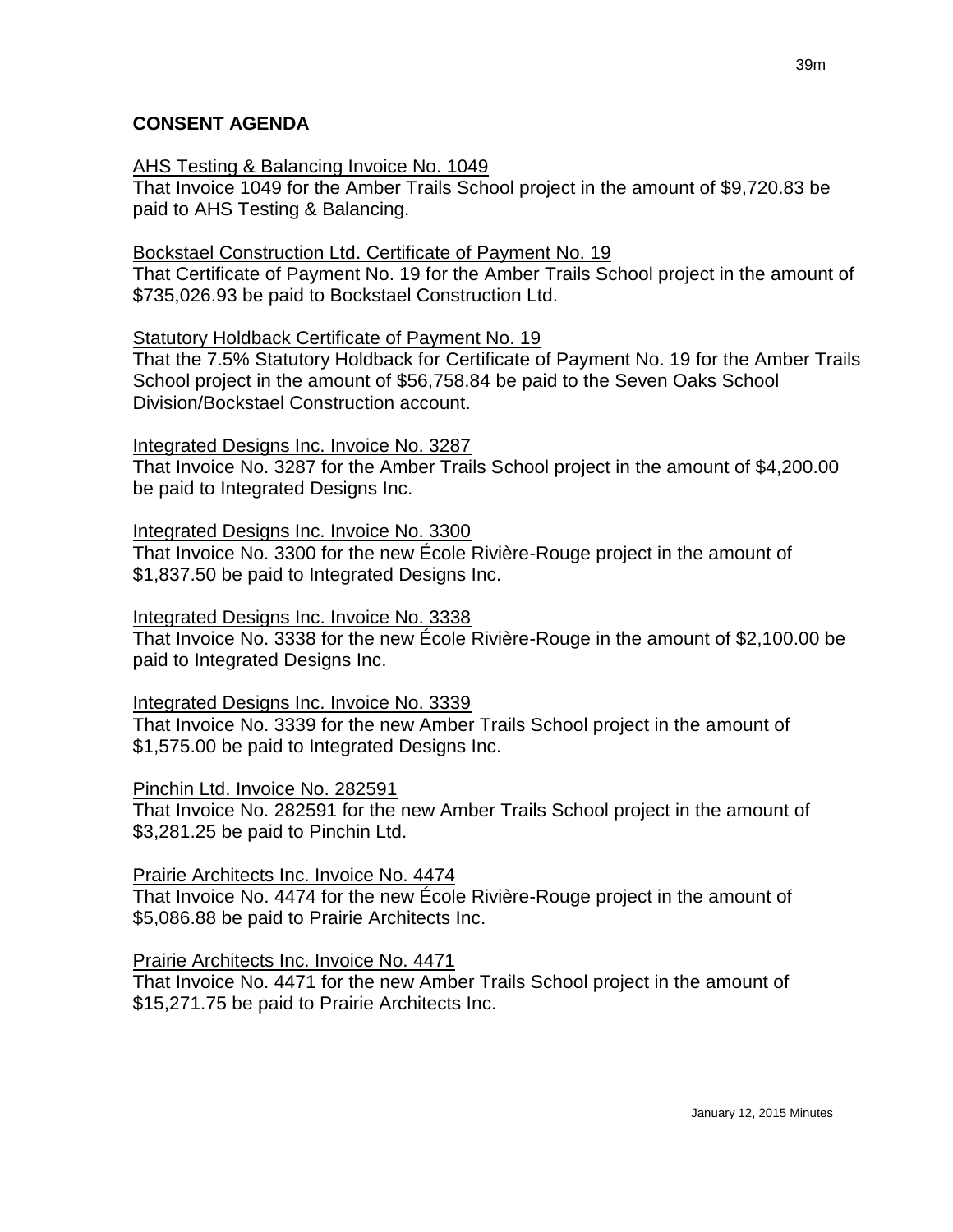# **CONSENT AGENDA**

# QCA Building Envelope Ltd. Invoice No. 679

That Invoice No. 679 for the new Amber Trails School project in the amount of \$551.25 be paid to QCA Building Envelope Ltd.

# **CONFERENCE REPORTS**

Rory Brett, Teacher, MET School. The MET School Big Bang Conference, August 5 to 8, 2014 - Las Vegas, Nevada.

Karen Warner, Teacher, Elwick School. Kenosee Lake Kitchen Party, August 11 to 15, 2014 - Kenosee Lake, Saskatchewan.

Arla Parker, Teacher, A.E. Wright School. Smithsonian Science Education Centre, July 27 to August 1, 2014 - Washington, D.C.

Melissa Bailey, Teacher, École Leila North School. NYSSCA 2014 Conference, October 31 to November 1, 2014 - Albany, New York.

# **CORRESPONDENCE**

- Bridget Speek, PWI Insurance. Confirm changes to CUPE 731 LTD plan effective January 1, 2015.
- Geordie MacKenzie, Sergeant, Winnipeg Police Service. School Resource Officer Information.
- Justin Rempel, Labour Relations Consultant, Manitoba School Boards Association. Preliminary MUST Fund July 1/15 Fee Assessment.
- **Tom Bobby, Workers Compensation Board. WCB 2015 Rate Survey-Summary.**
- Manitoba Education and Advanced Learning. Guide for Sustainable Schools in Manitoba, Second Edition.
- Greg Selinger, Premier of Manitoba. Will be honouring the achievements of readers in Grades 2 and 3 with *The Premier's Reading Recognition Certificate* for *"I Love to Read" month.*
- **Honourable Peter Biornson, Minister of Education. Music Month: Celebrating** Music in Manitoba Schools - April 2015.
- Gerald Farthing, Chair, Public Schools Finance Board. Amber Trails School Reduced Speed Zone Signage and Cross Walk.
- Brian Fransen, Vice-Chair, Western School Division. Western School Division unanimously endorse the candidacy of Trustee Robyn Wiebe for Vice-Resident of Boards Under 6000 for the Manitoba School Boards Association 2014-2015 Executive.
- **Honourable Peter Bjornson, Minister of Education. Approval of Amber Trails** Community School's request to implement the Balanced School Day concept for the remainder of the 2014-15 school year and all of the 2015-16 school year.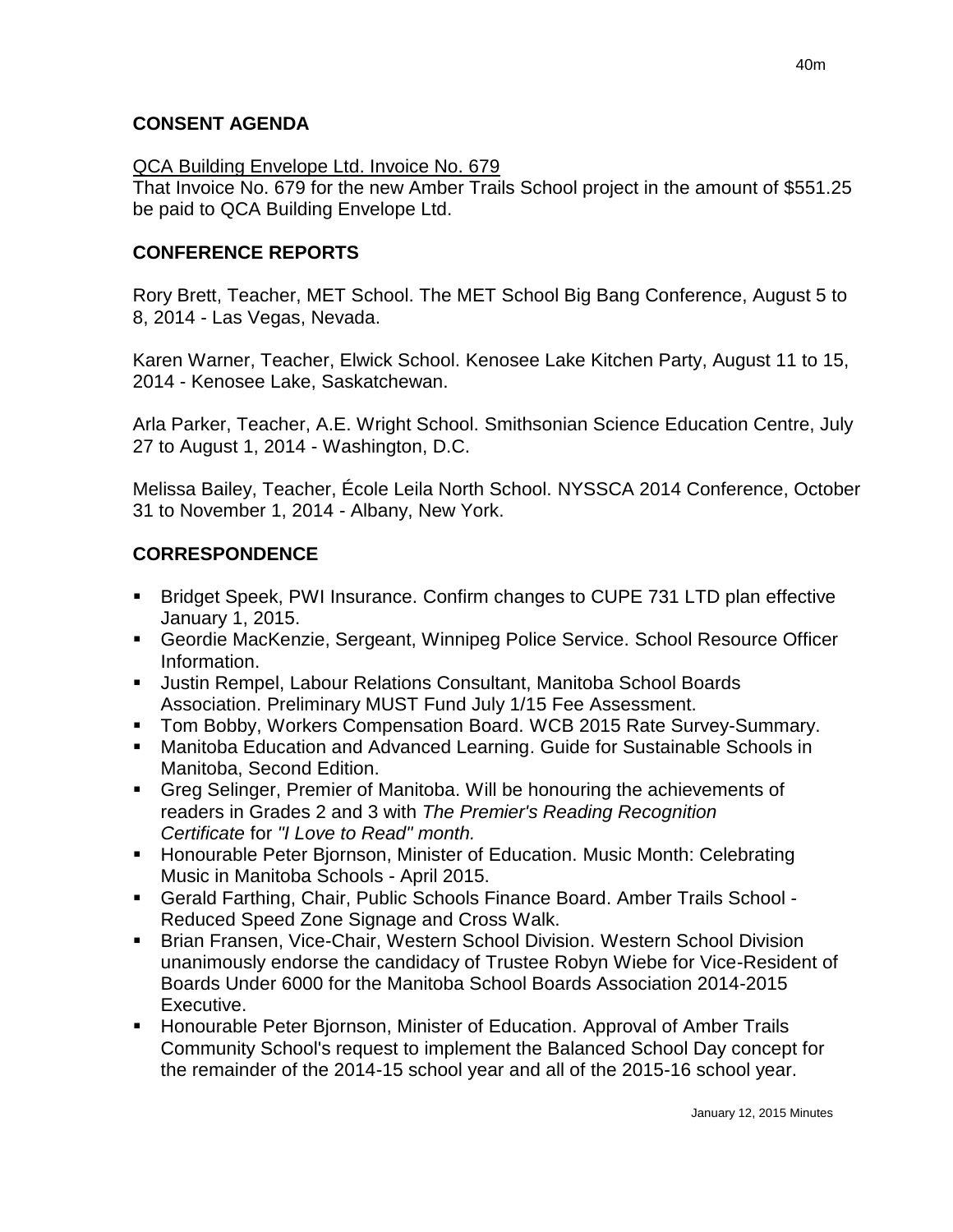# **CORRESPONDENCE**

- Healthy Child Manitoba. Manitoba's Early Development Instrument update.
- Manitoba Children and Youth Opportunities. Premier's Volunteer Service Award 2015.
- **MERN Winter Forum 2015.**
- Canadian School Boards Association Winter Newsletter 2014.
- Canadian School Boards Association Congress 2015. Call for presentations.
- Seven Oaks School Division Maintenance Department. Pesticide & Herbicide Use Program Public Notice.
- Craig Bachyaski, Number Ten Architectural Group. Maples Collegiate Commons Change Order #66.
- Craig Bachyaski, Number Ten Architectural Group. MET School Change Order 3 & 4.
- Jeffery Moroz, Stantec Architecture Ltd. Garden City Collegiate East Wall/Roof Change Order # 17 & 18.
- Stacy Dyck, Architect, Number Ten Architectural Group. Letter of Intent to contract with Con-Pro Industries Canada Inc. for the Elwick Elevator project.
- Manitoba School Boards Association. CPI Update for November 2014.
- Manitoba School Boards Association. Arbitration Bulletin 02-2014 Flin Flon School Division & United Steelworkers Local 7975.
- Kelly Henderson, Manager of Finance and Administration, Manitoba School Boards Association. Administration Fee Rate Change-2nd Reminder.
- David Yeo, Director Manitoba Education. 2015/16 School Year Calendar.
- **Education Manitoba, Volume 13, Number 1, Fall 2014.**
- **WSO Annual Appeal Newsletter.**
- Pembina Trails School Division Community Report December 2014.

# **NEW INFORMATION**

Trustee McFarlane informed the Board of the fundraiser he attended for former student Pam Jojnowicz.

# **14-062 Moved to Committee of the Whole at 8:13 p.m.**

Sawka / Ploszay That the Board move into Committee of the Whole.

**Carried**

*Trustee Dabee in the chair.*